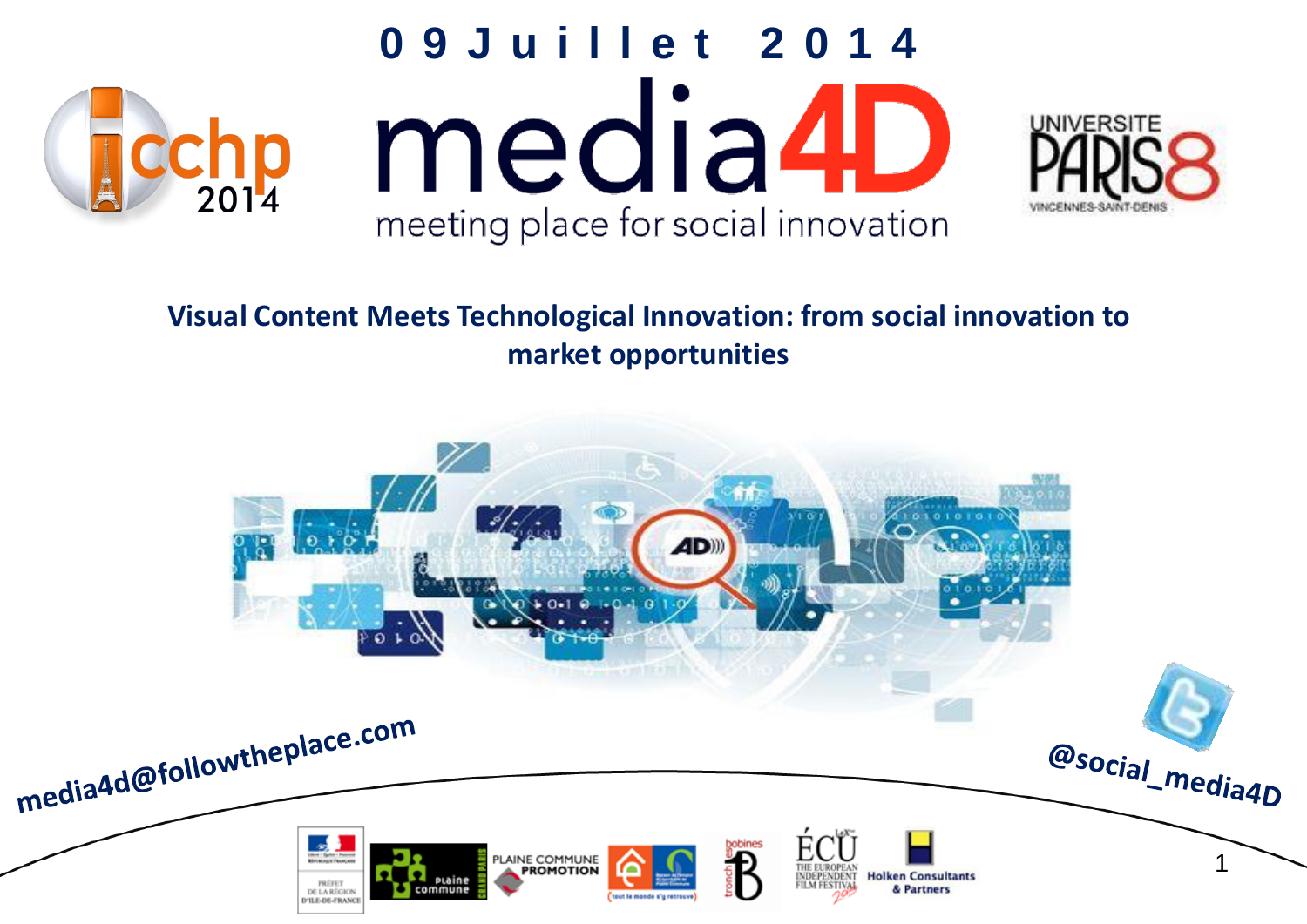





#### *Round Table 1*

#### *Input, Generated Synergies, Return on user experiences, exploration tracks*

**Keynote Introduction**

#### **Joanna Wrona**

DG Connect, Unit G1, Converging Media and Content, European Commission

Accessibility of the audiovisual content Implementation of the AVMS Directive.













<sup>2</sup> **@social\_media4D**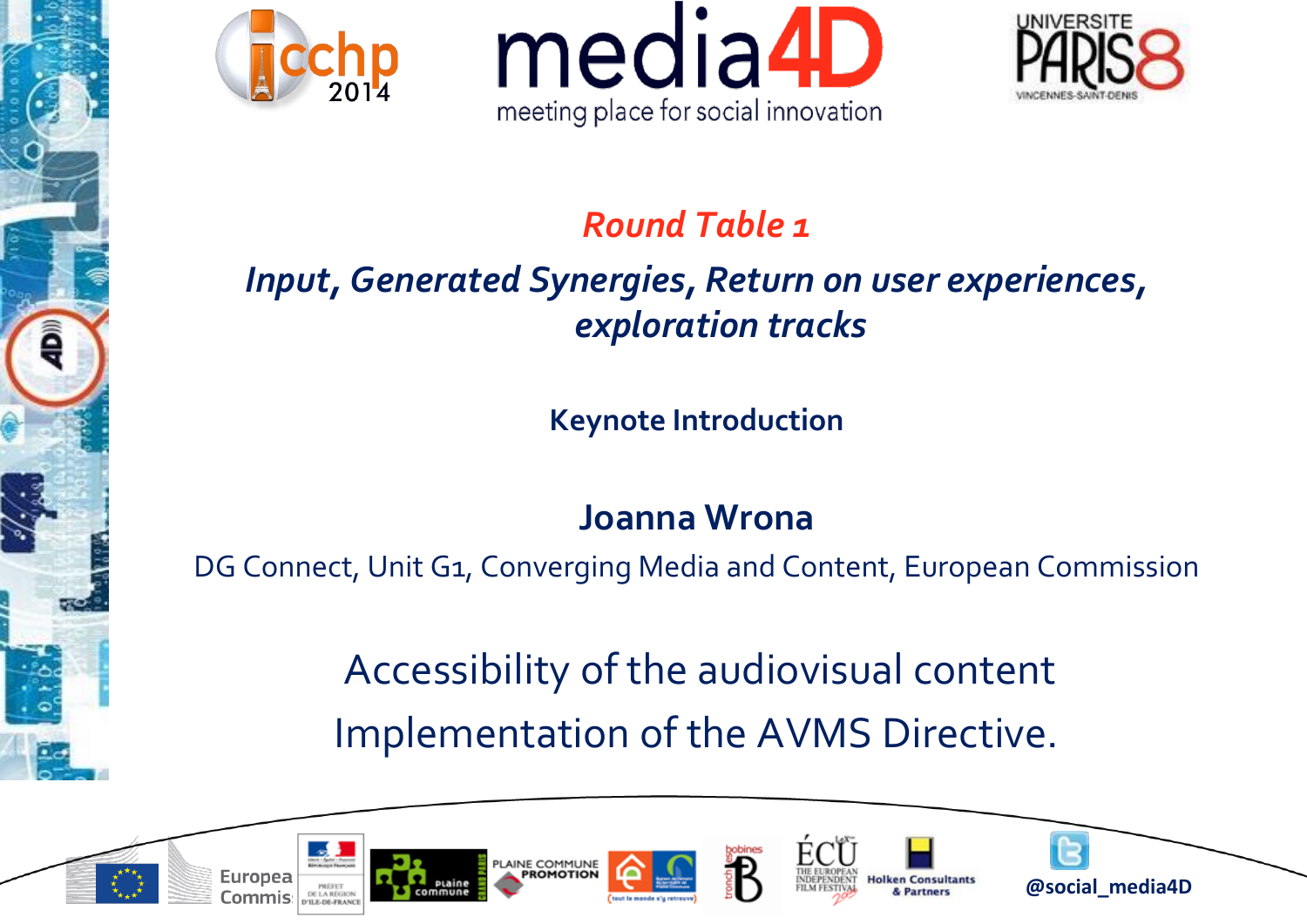

**Directive Media 4D Conference 9 July 2014**

**Accessibility of the audiovisual content – implementation of the Audiovisual Media Services**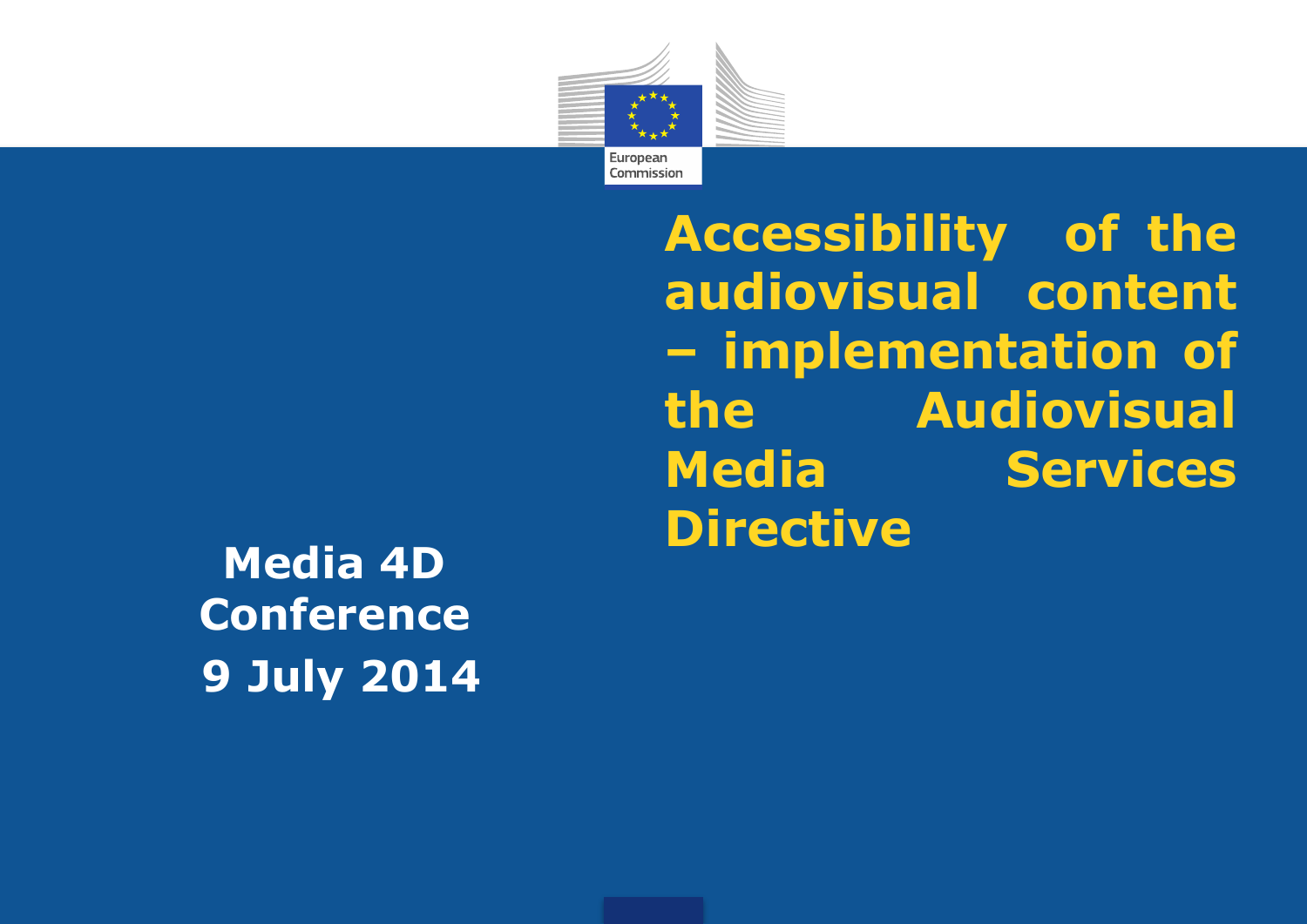#### **Audiovisual Media Services Directive 2010/13/EU**

- Sector specific Directive: **audiovisual media services:**
	- **traditional TV and on-demand services**
	- **audiovisual commercial communications**

 $\triangleright$  Rules aimed at protection of general interest, e.g. protection of consumers, minors and vulnerable groups (e.g. people with disabilities)

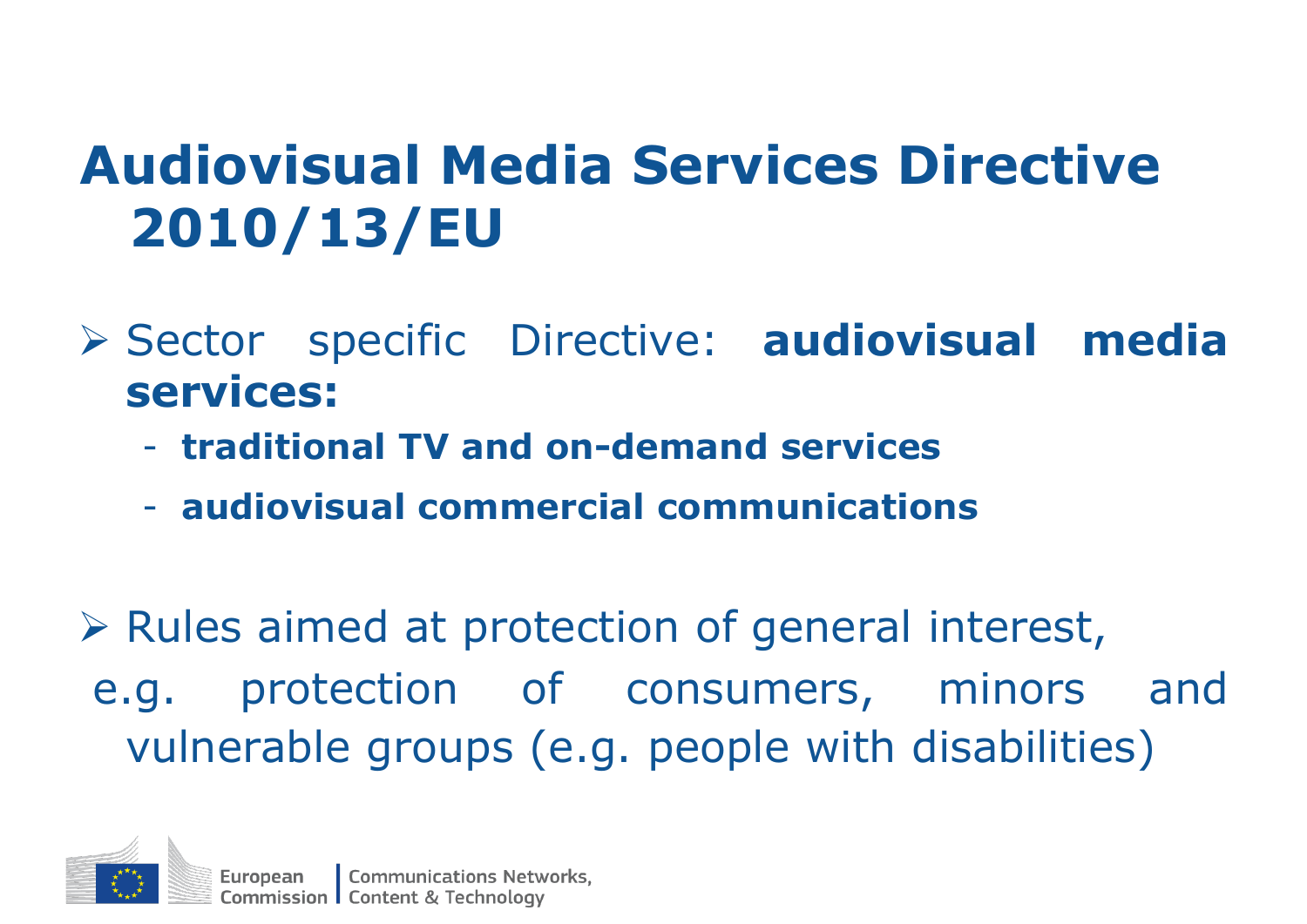## **Promotion of accessibility services (Article 7 AVMSD)**

- *EU Member States obliged to:*
	- *encourage media service providers under their jurisdiction to ensure that their services are gradually made accessible to people with a visual or hearing disability.*
- *Means to achieve accessibility:*
	- **Sign language, subtitling, audio description and easily understandable menu navigation**

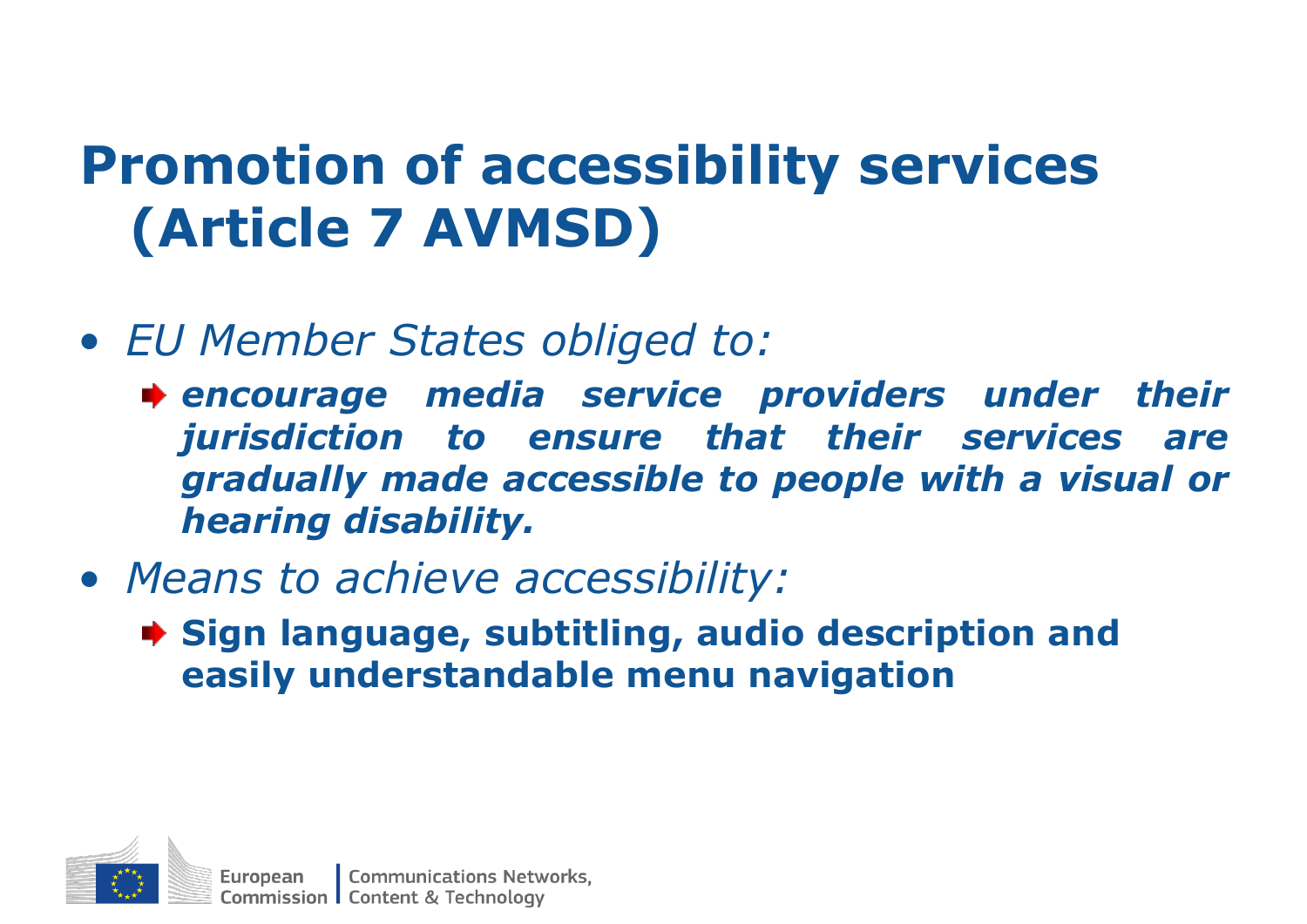## **Transposition by the Member States**



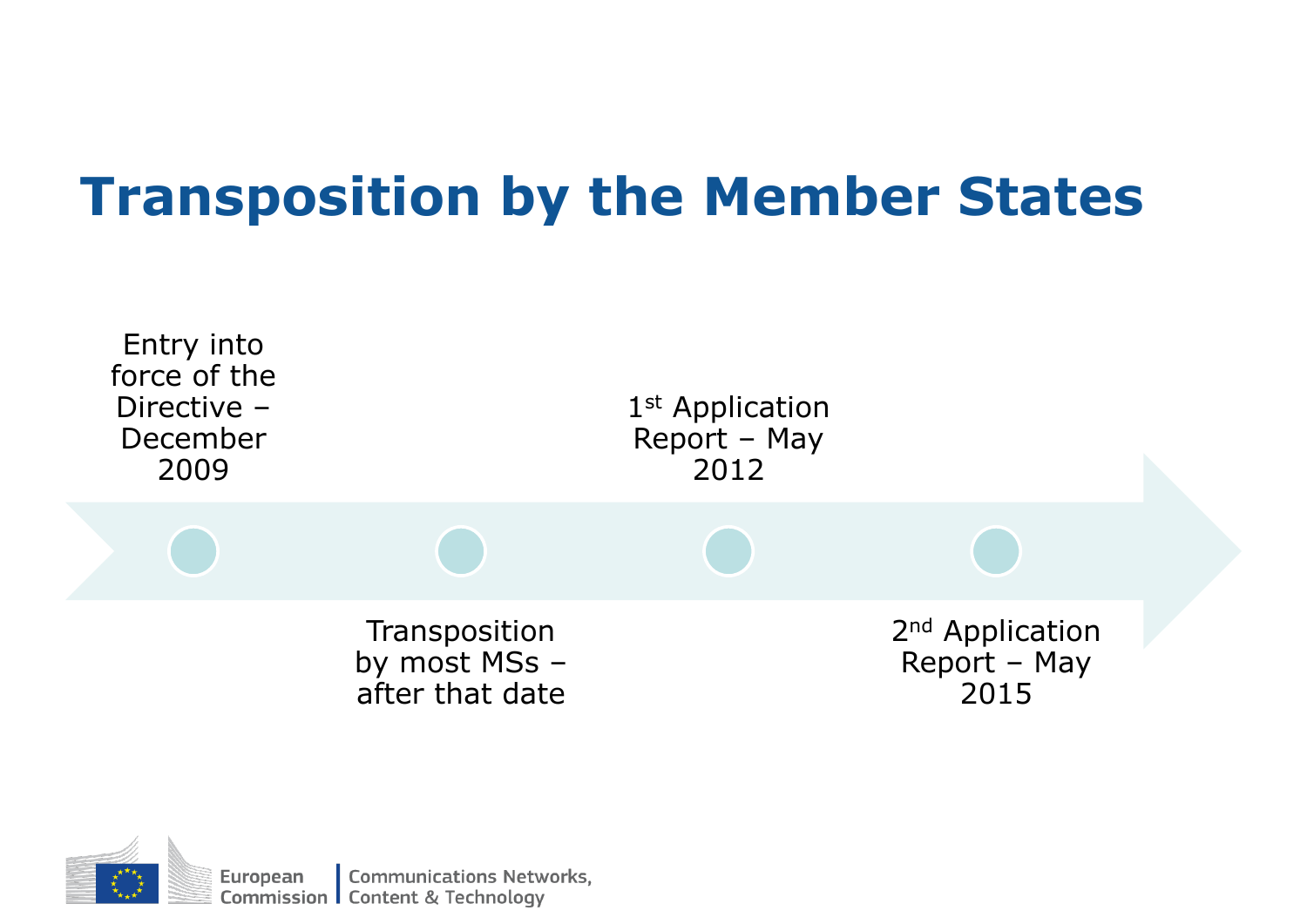## **Monitoring tools**

- **Application Reports** every 3 years
- **Studies**
	- **SMART 2011/0070, Study on assessing and promoting e-accessibility, May 2013**
- **Consultations:**
	- **Green paper: Preparing for a fully converged Audiovisual World: Growth, Creation and Values; closed Sept. 2013**

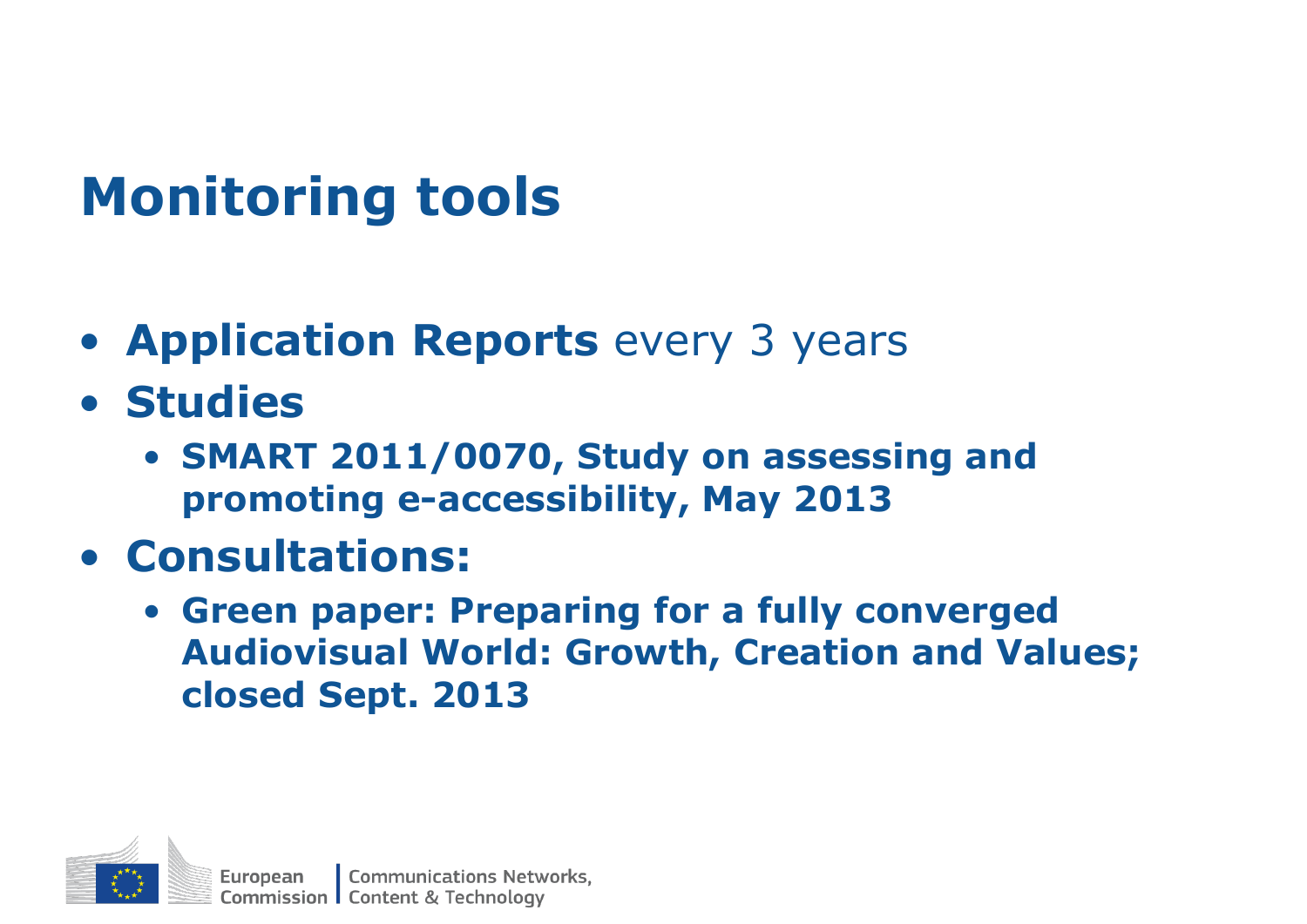## **Conclusions of the 1st Application Report**

All MSs have introduced rules to that effect

- $\triangleright$  However, the implementation of these rules differs a lot among MSs:
	- **Some MS detailed statutory rules**
	- **Others self-and co-regulation**
	- **or only very general provisions**
	- **Limit the accessibility obligation to PSBs**

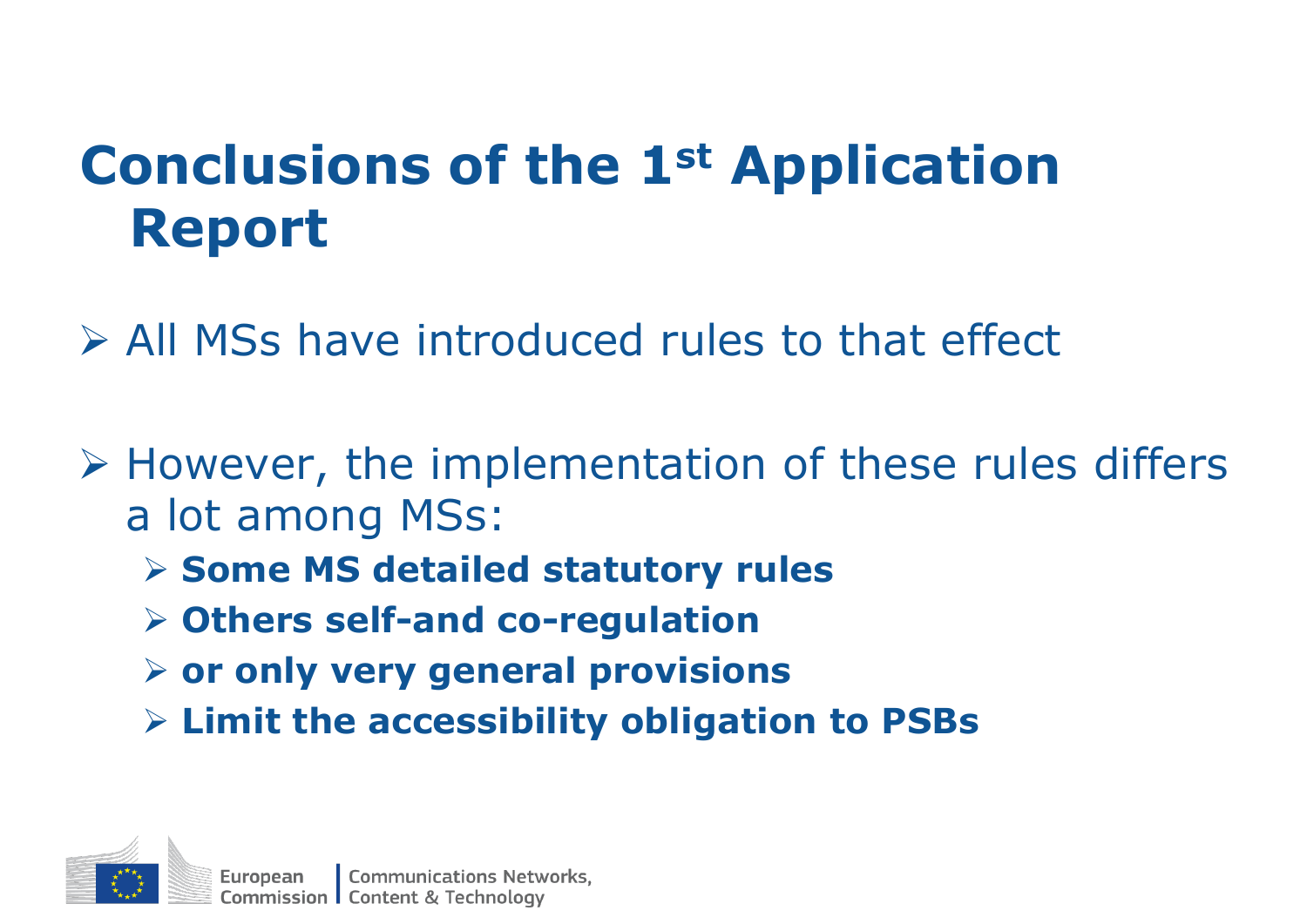### **State of play – overview of transposing measures**

- AVMSD an incentive to introduce the accessibility requirements in 12 MSs or reinforce the existing ones (15 MS)
- Accessibility requirements mostly for news and current affairs programmes
	- **Subtitling the most common tool (in all MS)**
	- **Predominance of accessibility requirements on PSB (in some countries including on-line services)**
	- **Commercial broadcasters: accessibility requirement constitutes licencing obligation or condition for DTT authorization**
	- **On-demand-providers – regulated only in few MSs but the number is increasing**

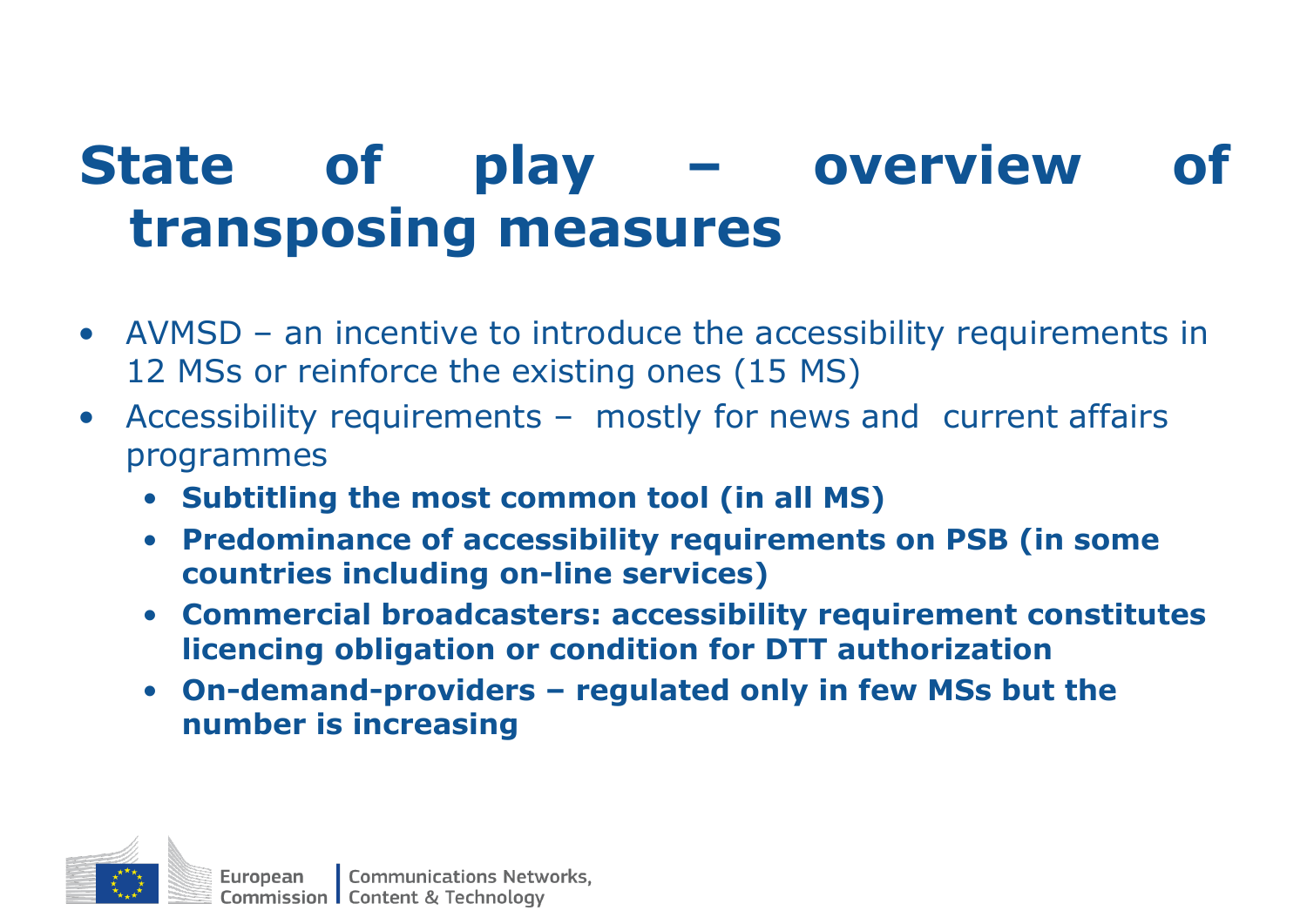#### **Other measures fulfilling accessibility requirement**

- **Financial incentives** for film productions (e.g. increased rate of support where accessibility versions are made)
- **State aid measures** (e.g. for subtitling of evening news or in the field of production and broadcasting for hearing impaired people)

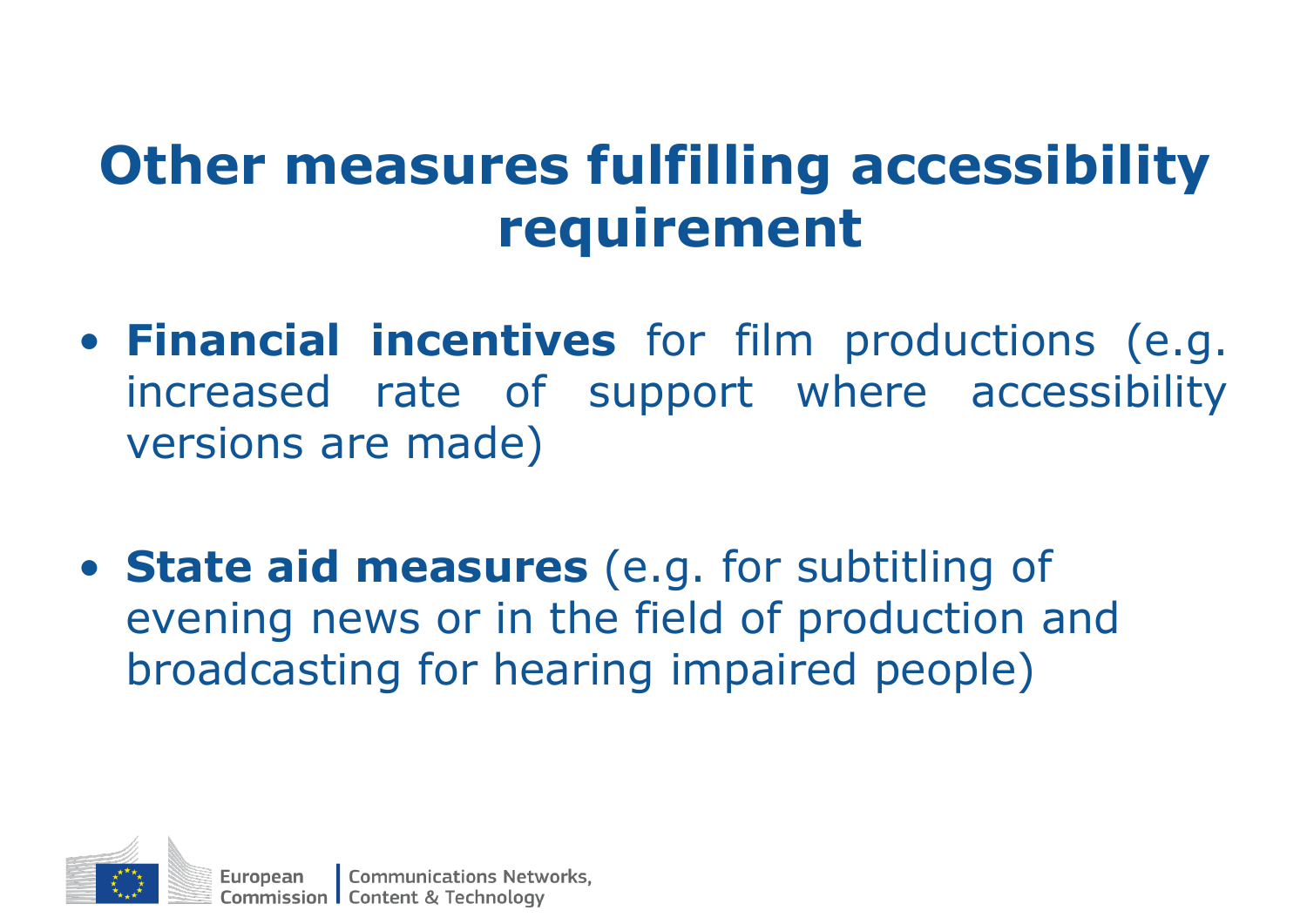#### **Conclusions of the Study on assessing and promoting e-accessibility**

**State of play – subtitling**

•**All MSs provide for subtitling services- what differs : not just volumes of programmes but also quality of subtitling!**

•**Examples of good practice: UK and NL( almost 100% subtitling) FR, BE, IE, SE and FI** 

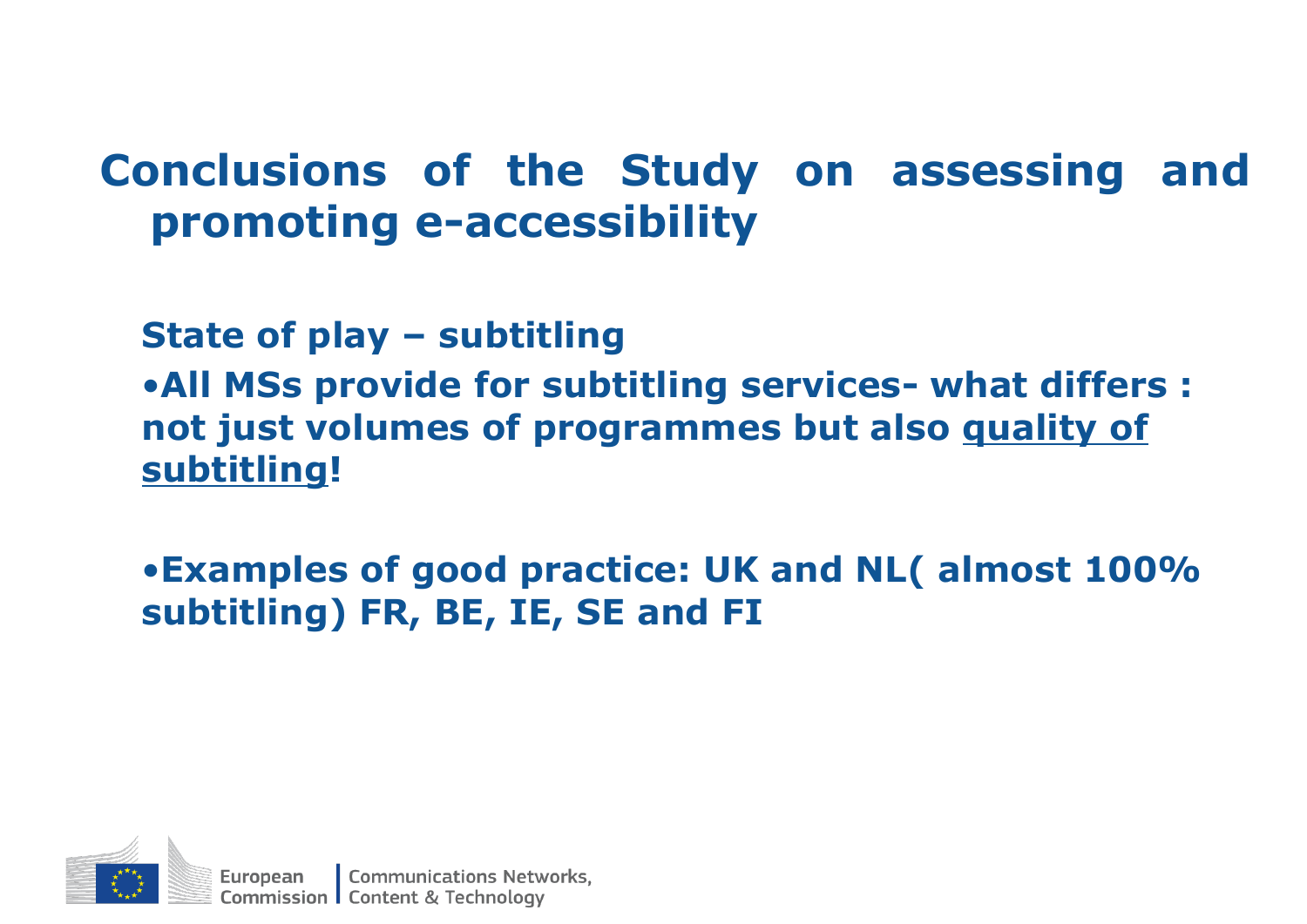# **State of play – sign language**

- In comparison with subtitling much lower volumes of signed programmes (on average well below 5% of overall programme)
	- **some countries do not provide for sign language at all**
	- **PT, BE, UK, SK : higher shares of programmes signed (10- 16%)**

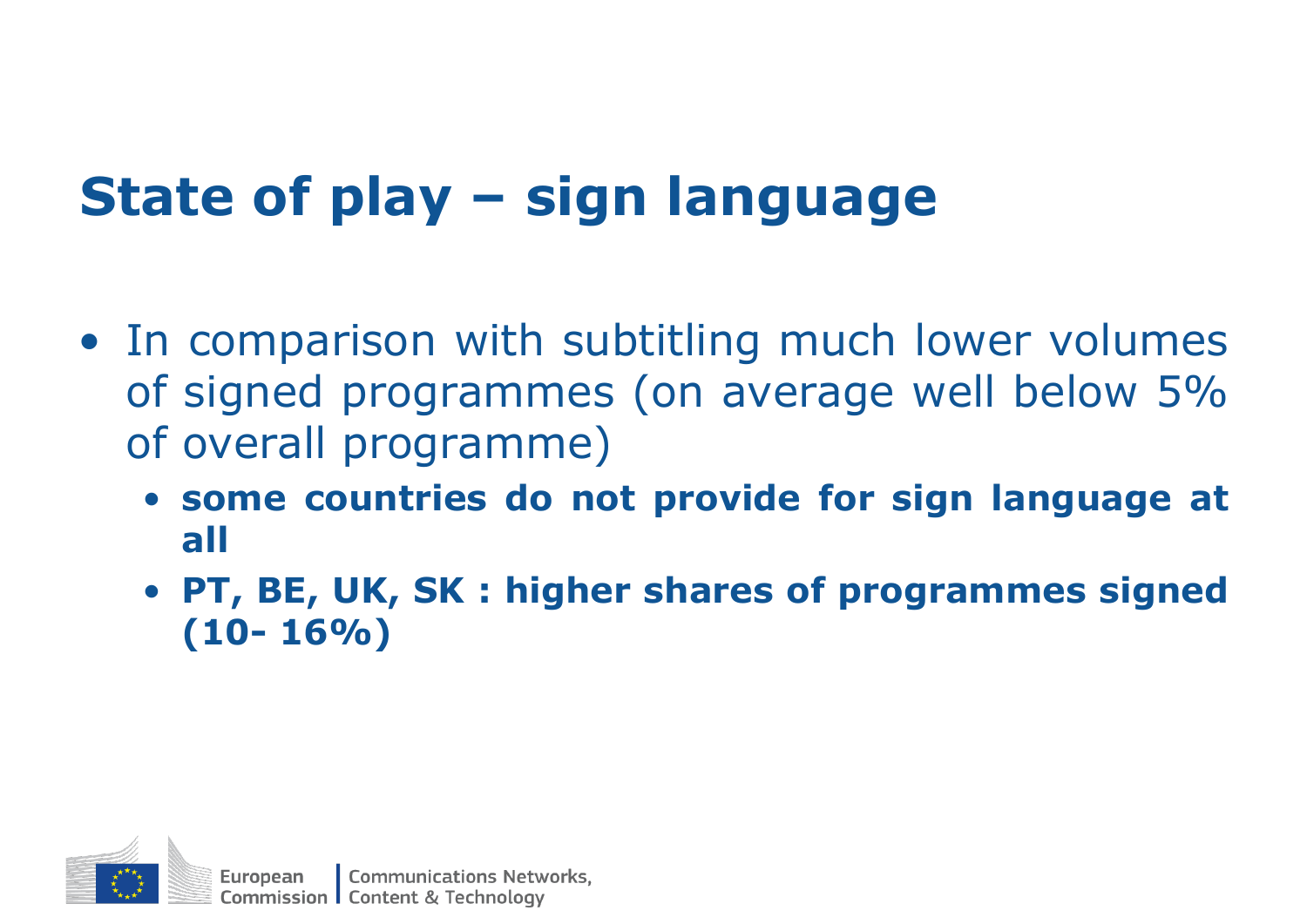## **State of play - audio description**

- Programmes with audio description broadcast in 13 MSs
- Share of overall programming quite low ( average volumes range between 4% and 11% of overall programming*)*

Link to the study*: https://ec.europa.eu/digital[agenda/news-redirect/12306](https://ec.europa.eu/digital-agenda/news-redirect/12306)*

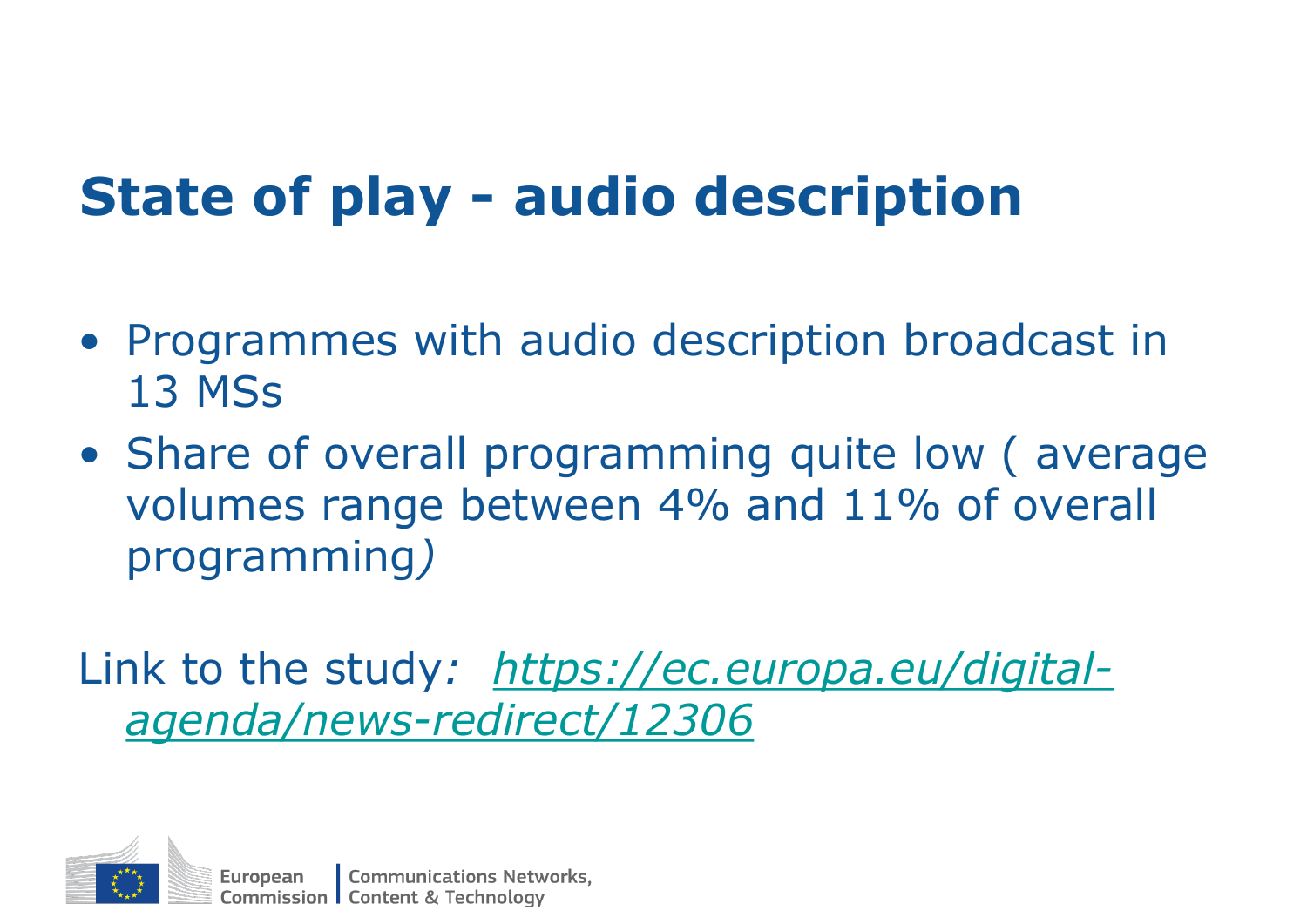#### **Green Paper consultation**

**[http://ec.europa.eu/digital-agenda/en/public](http://ec.europa.eu/digital-agenda/en/public-consultations-media-issues)consultations-media-issues**

- *Question 26:*
	- **Do you think additional standardisation efforts are needed in this field?**
- *Question 27:* 
	- **What incentives could be offered to encourage investment in innovative services for people with disabilities?**

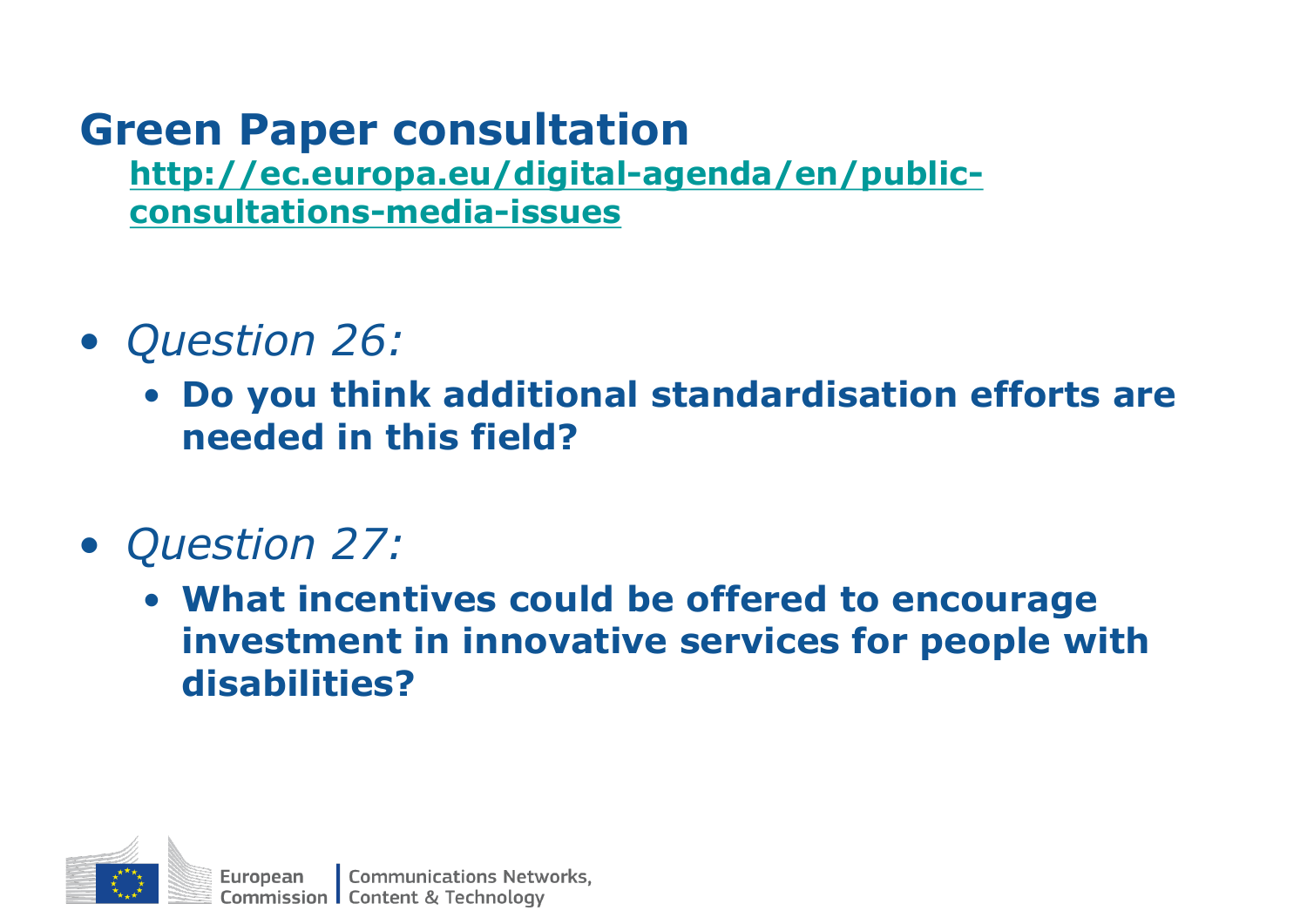#### **Standardisation**

- **Additional standardisation efforts are not needed as standards already exist;**
- **the problem is not so much one of gaps in standardisation, but one of fragmentation and lack of focus in terms of the technologies used;**
- **need for standardisation with respect to connectivity and APIs.**

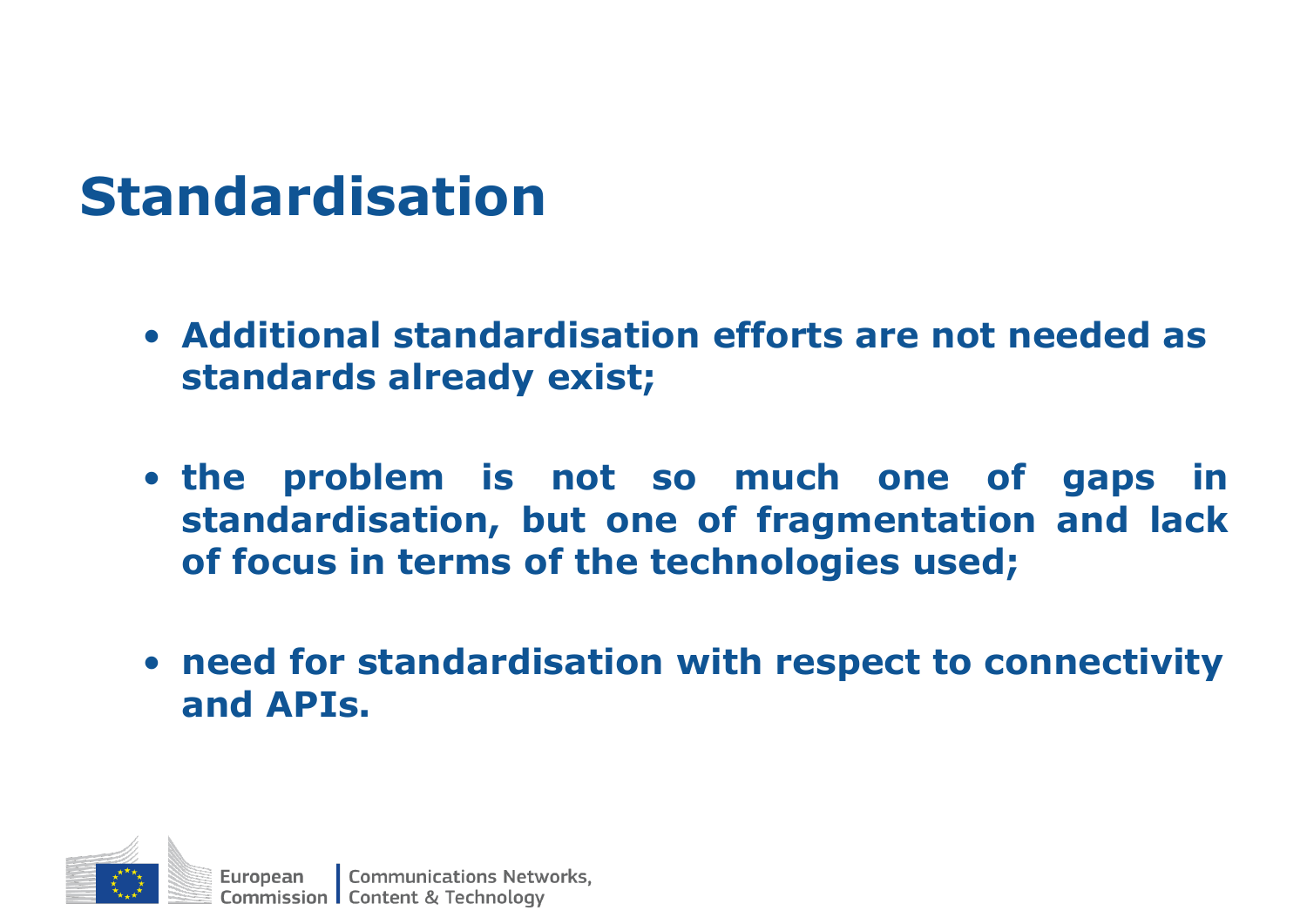#### **Incentives**

- **Mostly financial incentives but also**
- **Harmonisation of legislation**
- **Accessibility services included in must-carry obligations**
- **Public-private partnerships**
- **Involvement of all the stakeholders in the value chain**

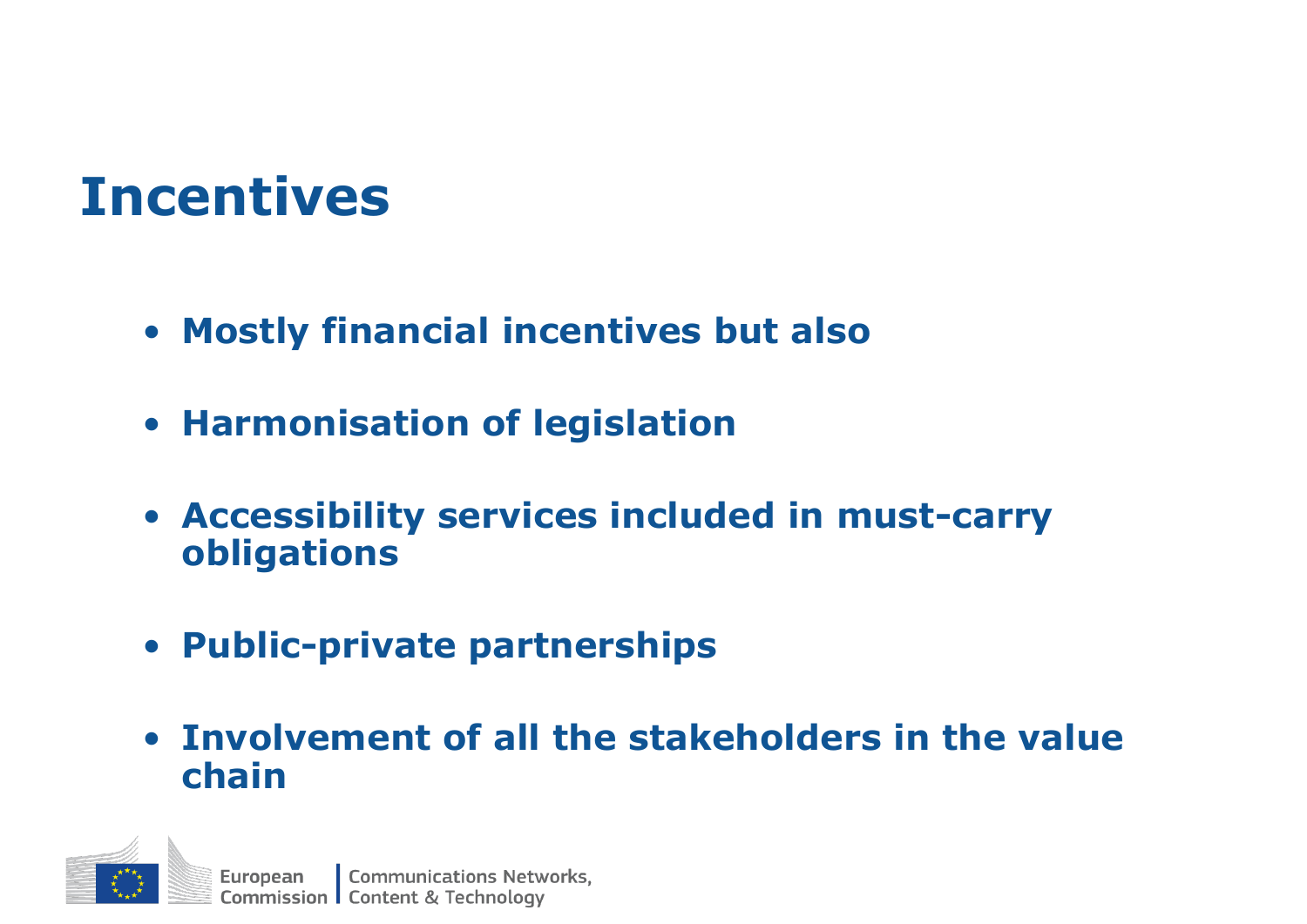#### **Thank you for your attention!**

#### **Joanna.Wrona@ec.europa.eu**